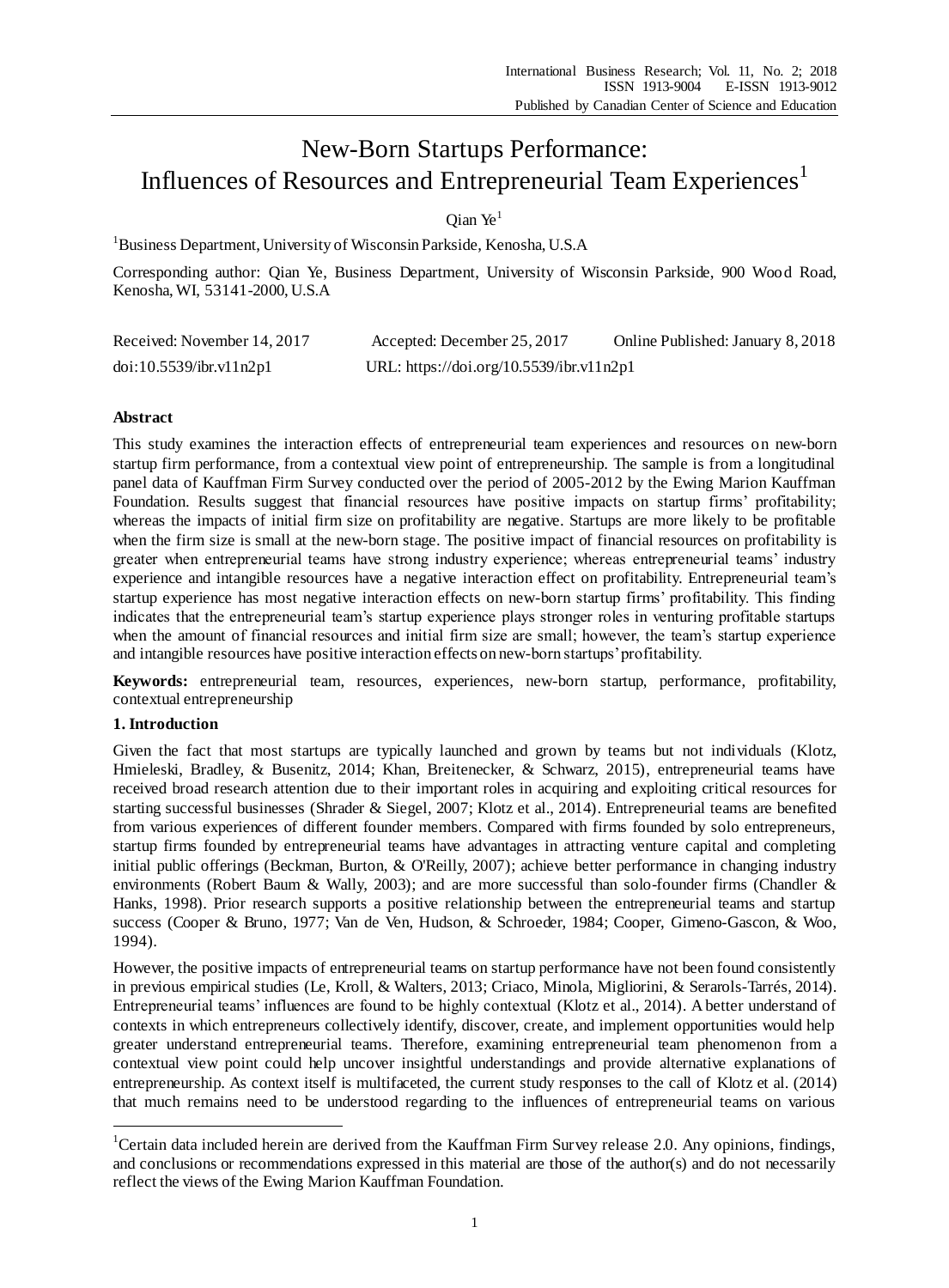developmental stages of startups. In the thorough literature review, Klotz et al. (2014) found that the extant entrepreneurial team literature has mainly focused on established firms including firms with IPOs. We need to study founding team's influences in the context of various resource availability at the initial stage of business development. This investigation is important because according to the data of the Bureau of Labor Statistics and Business Dynamics Statistics of Census Bureau, about 31% startups are out of business in the third year, and 51% are out in the fifth years (Robb & Farhat, 2013; Regmi, Ahmed, & Quinn, 2015). How to successfully go through the very early stage of business development is an important task for any new-born startup firm. A number of various theories have been applied to explain the high mortality rate of startup firms. For example, from the perspective of resource based view, entrepreneurial startups' mortality is attributed to limited resources and noncompetitive capabilities (Barney, 1991). Many scholars further argue that in addition to the resources that form the basis of a startup, how human agents exploit resources is critical to firm performance as well (Eisenhardt & Martin, 2000). Thus, a question arises: Can entrepreneurial teams' experiences offset the inherent resource constraints and help a new-born startup firm achieve better performance?

The current study examines the interaction effects of resources and entrepreneurial teams' experiences in the context of initial startup development stage. This study has a few contributions. First, it responses to the call of Klotz et al. (2014) and provides extra empirical evidence of entrepreneurial teams' influences on new-born startup firms to the extant entrepreneurship literature. Second, it helps to reduce research errors as it examines the team-resource-performance associations starting from startup firms' infant period. The widely-documented positive associations among entrepreneurial teams, resources, and firm performance may not necessarily apply to the startup firms at the new-born stage. For example, using incumbent firms as research sample has a risk of "survivorship of bias". Incumbent firms are survivors that have successfully gone through the very tough early stages of business development, but they are only a selected subset of the large number of new-born firms that entered into the market place. A spurious positive association between a certain type of resources and firm performance may be yielded if the selected survival startup firms are employed as the sample. The current study uses a sample of all startups surveyed during the first year when they were just established. Therefore, using a sample of new-born startup firms and investigating firm performance of subsequent years could reduce the survivorship bias of firms. Third, the current study uses 2-year time lag of longitudinal data that better investigates overtime business development. Finally, results of this study also have important practical implementations for entrepreneurs, venture capitalists, business angels, and entrepreneurship educators. New-born startup firms have limited resources available to acquire, therefore, better understanding the association of entrepreneurial team characteristics, resources, and startup performance is strategically meaningful for making startup and investment decisions.

The remainder of the paper is organized as follows. The first section includes background and hypotheses development. The second part presents methodology, data analysis, and empirical results. Discussion and conclusion are included in the end.

## **2. Background and Hypotheses**

#### *2.1 Resources of Startup Firms*

In the entrepreneurship literature, it is widely documented that young firms suffer from a liability of newness so that there are only limited resources available for them (Bruton & Rubanik, 2002). Resources are central to the opportunity implementation (Katz & Gartner, 2004). Lack of resources is attributed to be a principle reason for startups' failure (Rujoub, Cook, & Hay, 1995; Reuber & Fischer, 1999).

Startup firms' resources are heterogeneous. A wide range of firm attributes could be considered as resources. In general, resources are all assets, capabilities, competencies, organizational processes, firm attributes, information, knowledge, and so forth that are controlled by a firm (Barney, 1991). Resources enable startups to conceive and implement startup strategies and help a startup improve its efficiency and effectiveness of business venturing (Daft, 1983). Resources typically include intangible, tangible resources, and organizational capabilities (Barney, 1991).

Intangible resources include brand names, patent, copyrights or innovative capacity etc. (Chatterjee & Wernerfelt, 1991). Intangible resources owned by a startup not only show the firm's knowledge but also reflect its ability to generate specific knowledge (Hitt, Bierman, Shimizu, & Kochhar, 2001). Intangible resources add value into products (Spender, 1996), thereby compared with tangible resources they are more likely to gain competitive advantage to the firm (Hitt et al., 2001). Intangible resources "open up the possibility for differentiation" and achieve high performance (Bettis, 1981).

Tangible resources include financial and physical resources. Financial resources are inputs through internal or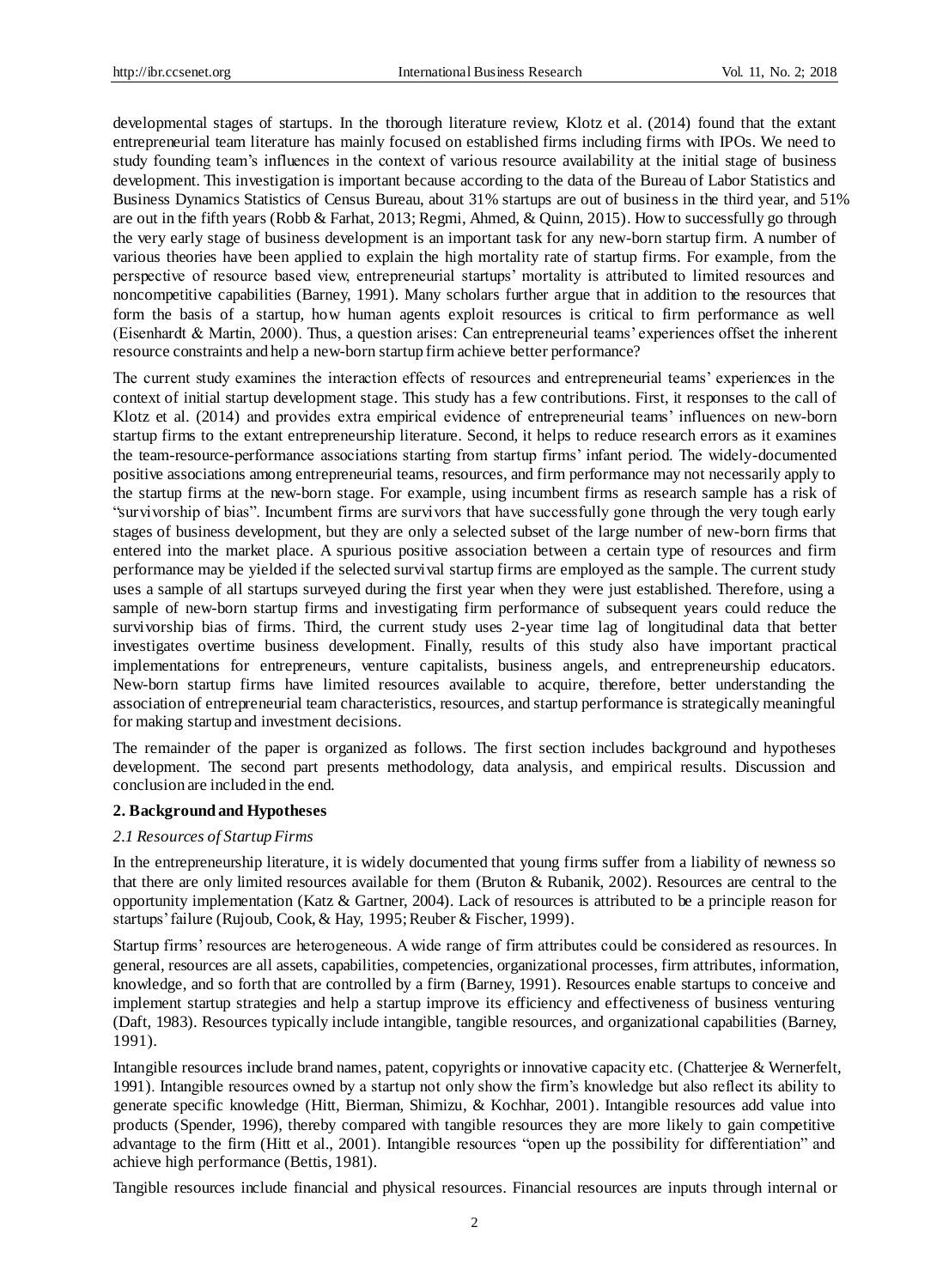external funds. Internal funds consist of liquidity at hand and unused debt capacity to borrow at normal rates. External funds consist of new equity and possibly high-risk debts (Chatterjee & Wernerfelt, 1991). Financial resource is crucial to the survival and growth of a startup firm. Financial constraint is one of the major resource constraints that cause startups to fail. The amount and availability of financial resources also influence a firm's likelihood of taking pioneering and/or risk-taking behaviors (Schoenecker & Cooper, 1998).

Physical resources of a firm, such as plant, equipment, and machine etc., are characterized by fixed capacity (Chatterjee & Wernerfelt, 1991). The number of employees also has been seen as a critical type of resources that is strongly associated with startup performance (Aldrich & Auster, 1986; Venkataraman & Low, 1994; Carter, Williams, & Reynolds, 1997). Typically, both total asset and the number of employees are used to represent a startup's firm size. Previous empirical studies demonstrate that the employment size at the start-up stage influences the extent to which a business will survive and grow (Birley, 1985). For new-born startup firms, the importance of resources to firm performance could be bigger in the context of the initial stage of business development.

#### *2.2 Entrepreneurial Teams*

Although resources are particularly critical to new venture survival, growth, and success (Wiklund & Shepherd, 2003), entrepreneurs' capability of acquiring, managing, and leveraging resources in both efficient and productive ways is another important contributor to startup firms' success (Bruton & Rubanik, 2002). As StevensonGumpert ( 1985) argued, given the fact that most startups do not own or control sufficient resources, it is more important for entrepreneurial teams to leverage their individual resources to build up organizational resources in order to achieve maximized outputs. Entrepreneurial teams' skills, abilities, and ways of combining assets and people into venturing process form organizational capability. Having strong organizational capability, entrepreneurial teams are able to utilize a set of limited resources to create an unique bundle of resources that helps establish sustainable competitive advantage at the very early stage of business development (Barney, 1991; Greene & Brown, 1997). When startup firms start to grow, they also need strong organizational capability to keep acquiring and reorganizing firm resources (Miller, Friesen, & Mintzberg, 1984). For team-founded startup firms, organizational capability is largely determined by entrepreneurial teams. Team members with various backgrounds bring in a wide variety of life experiences, skills, knowledge, personalities, and social attributes to the entrepreneurial team. Because previous industry, working, and life experiences are major sources of informal learning, each team member's previous experiences can produce tacit knowledge that is transited to the team, and will be further transformed into the firm-level knowledge. Entrepreneurial teams have benefits of larger stock of tacit knowledge and organizational capability, therefore startups founded by teams appear more successful than firms founded by solo entrepreneurs (Chandler & Hanks, 1998).

## *2.3 Entrepreneurial Team Experiences and Resources: Interaction Effects on New-born Startup Performance*

Entrepreneurial teams' experiences have been found to have strong positive impacts on performance. For example, ShraderSiegel (2007) found that experienced entrepreneurial teams are more productive than less experienced teams. Having strong entrepreneurial team experiences, new-born startups are able to overcome the liability of newness and resource constraints. Entrepreneurial teams' industry experience and previous startup experience are broadly identified as two important experiences that determine entrepreneurial team's success.

#### 2.3.1 The Moderating Role of Industry Experience of Entrepreneurial Team

Experiences of industry and/or the line of business generate domain-relevant tacit knowledge of 'know-what', 'know-how', and 'know-who' (Cooper et al., 1994). Tacit knowledge is accumulated from previous experiences in the same or similar businesses. Important tacit knowledge of 'know-what', 'know-how' and 'know-who' of the industry and/or the business sector is transited into an entrepreneurial team when the team is formed. Entrepreneurial teams obtain necessary domain knowledge through industry experiences of team members. Each member's industry experience provides the team with valuable skills, great information about customer needs, and sophisticated knowledge about how the industry works, including the knowledge of products, technology, operations, market, and customer problems etc. (Delmar & Shane, 2003). Team-level industry experience indicates an entrepreneurial team's knowledge of the industry and/or knowledge of the line of business sectors relevant to the startup firm (Cooper et al., 1994). It strengthens the team's practical and problem solving skills (Lundvall & Johnson, 1994). Strong industry experience helps entrepreneurial teams reduce the uncertainty of venturing, make better venturing decisions, and take better efforts in dynamic environments of the industry (McMullen & Shepherd, 2006).

*Entrepreneurial team industry experiences and financial resources*. Previous empirical studies provide supports for significant impacts of industry experience on startups' profitability, survival, and growth (Cooper &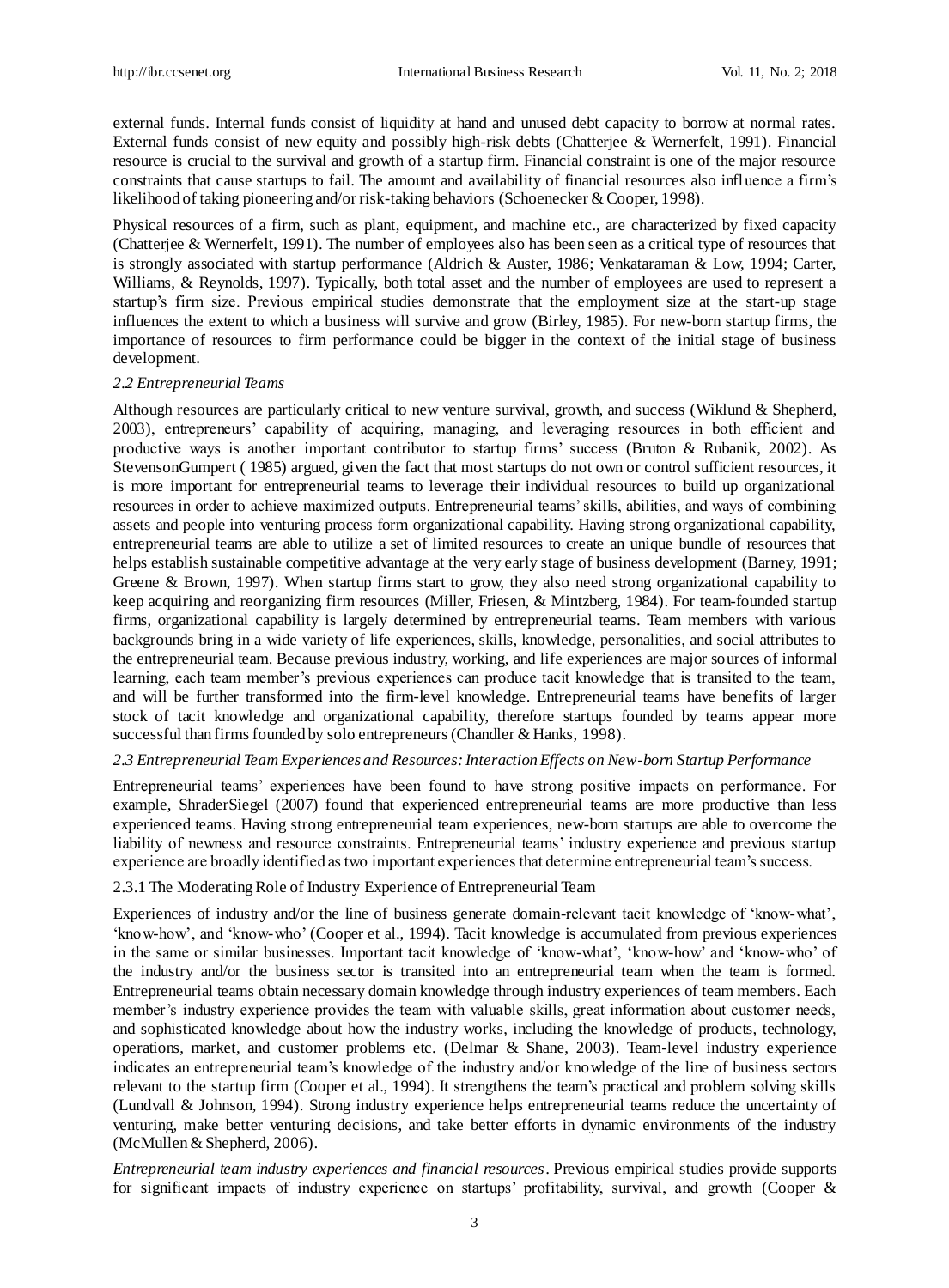Gimeno-Gascon, 1992; Cooper et al., 1994; Westhead, 2000; Ganotakis, 2012; Muñoz-Bullon, Sanchez-Bueno, & Vos-Saz, 2015). Strong industry experience enables entrepreneurs to establish strong social network (Ardichvili, Cardozo, & Ray, 2003). It helps startups not only leverage their networks of prior suppliers or customers, but also create and maintain functional, personal, or social relationships in the industry. Entrepreneurial teams that have strong industry experience are able to access a wide breadth of resources, and access resources easier (Kor, Mahoney, & Michael, 2007). Previous research shows that entrepreneurial team's industry experience has a direct positive association with the debt level of a firm (Bates, 1990).

In addition to facilitate resources accessibility for startup firms, at the initial stage of business development, entrepreneurial teams that have strong industry experience are better in utilizing limited resources. Strong industry experience enables the team to better implement discovered opportunities, serve customer needs better, and solve problems much quickly. It reduces the likelihood of choosing poor decisions on resources allocation; decreases the search costs of new technology (Lundvall & Johnson, 1994); and helps startup firms survive and thrive with less financial capital than their less experienced counterparts (Chandler & Hanks, 1998). Thus:

*H1a: Entrepreneurial teams' industry experience positively moderates the relation between financial resources and new-born startup performance: more financial resources lead to higher profitability, and higher level of industry experience of entrepreneurial teams facilitate this relationship.* 

*Entrepreneurial team industry experience and startup size*. Entrepreneurial teams' industry experience can help new-born startups overcome the liability of smallness. BrushChaganti (1999) found an interaction effect of team experience/competences and firm size (in a form of the number of employees) on startup firm performance. The authors pointed out that the moderating effect of firm size is uncertain and it may be positive in some cases while negative in others. They attributed this unpredictable size effects to the different combinations of team and organizational resources that are correlated to firm performance. At the very early life stage, startups are usually small in size. Small firm size limits a firm's access to other necessary resources that are required for business operation and development, thus it hinders the firm's performance (Cooper & Dunkelberg, 1986). However, small firms also have an advantage of flexibility, and they are able to make fast venturing decisions and respond to the market quickly. With this regard, smallness is not necessarily a limitation for new-born startups. Entrepreneurial teams' industry experience can offset the downside of smallness because strong tacit knowledge of 'know-what', 'know-how' and 'know-who" enables the startup firm access a broad of necessary resources and helps the firm act in the business segments in an efficient, productive, and less costly way (Lundvall & Johnson, 1994). In the context of initial business development, strong experienced entrepreneurial teams assist small startup firms avoid unnecessary costs, and choose optimized solutions for business operation and development. Strong industry experience reduces the uncertainty associated the venturing process, offsets the liability of newness and smallness, and facilitates the process of establishing new-born startups' legitimacy in the market. When the startup firm is growing into large firm size, the domain-relevant knowledge generated by the entrepreneurial team only will no longer meet the needs of firm growth. The firm will need larger stock of specific knowledge for each business unit; therefore entrepreneurial teams' experiences would have smaller impacts on firm performance when the startup's firm size is large. Thus, industry experience of entrepreneurial teams would have stronger roles in determining startup performance in small-sized rather than in large-sized firms.

*H1b: Entrepreneurial teams' industry experience and startup firms' initial firm size have a negative interaction effect on performance: the association of entrepreneurial teams' industry experience and profitability is stronger when the startup firm's initial firm size is small.*

*Entrepreneurial team industry experience and intangible resources*. Intangible resources include brand names, patent, copyrights or innovative capacity etc. Intangible resources owned by new-born startups are typically resulted from licensing and/or founder's previous activities of innovation. Patent and copyrights are the first level success of innovation, however, it is highly uncertain about the results of a patens/or trademark before it is being commercialized into market place. Startups must have strong organizational capabilities to transform intangible resources into successful outputs. Entrepreneurial teams that have strong industry experiences have great tacit knowledge of 'know-what' and 'know-how' of the industry and business segments. Rich industry experiences are very useful in foreseeing potential market value, identifying better business opportunities, and choosing right patens and/or trademarks to commercialize (Kor et al., 2007). Therefore, industry experiences help reduce uncertainty associated with resource employments in the industry (McMullen & Shepherd, 2006). In addition to offset the uncertainty associated commercializing intangible resources, industry experience of entrepreneurial team helps startups quickly establish legitimacy in the market with lower costs of search and commercialization (Lundvall & Johnson, 1994); therefore increases the likelihood of profitability.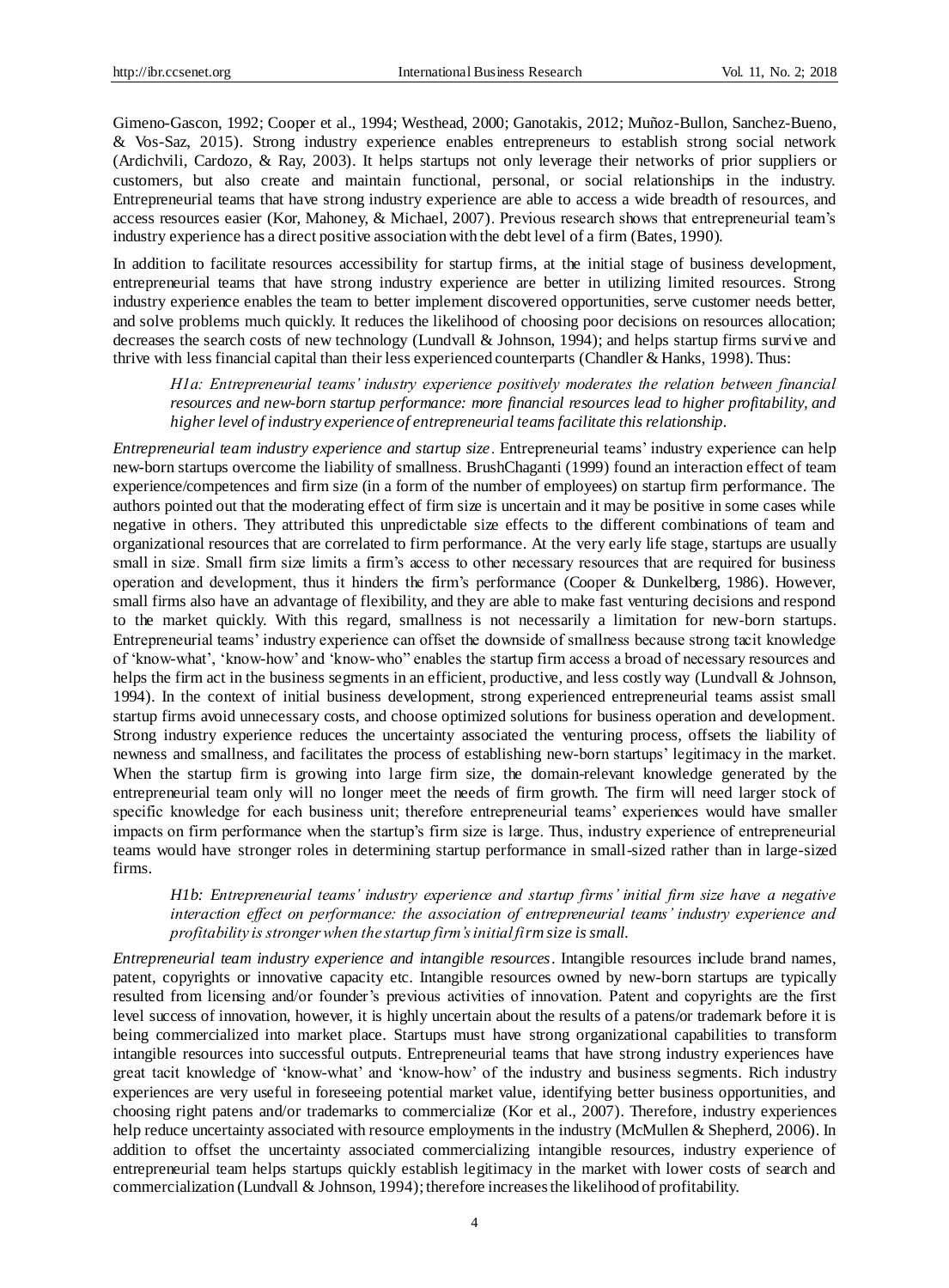*H1c: Entrepreneurial teams' industry experience positively moderates the relation between intangible resources and new-born startup performance: more intangible resources lead to higher profitability, and higher level of industry experience of entrepreneurial teams facilitate this relationship.* 

## 2.3.2 The Moderating Role of Entrepreneurial Teams' Previous Startup Experiences

Previous experiences of a specific job and position generate specific knowledge, a type of knowledge that is associated with productivity in the same occupations (Ganotakis, 2012). Members of entrepreneurial teams obtain specific knowledge of entrepreneurship through previous startup experiences, namely the number of new businesses a member of an entrepreneurial team was involved in the venturing process, and the level of management role he/she had played previously. Starting up a new business is a complicated and dynamic process. Entrepreneurial teams that already have startup experiences would have stronger capabilities of future business development than inexperienced teams (Brush, Manolova, & Edelman, 2007). Previous studies have shown that startup experience is a useful determinant for new venture performance (Dyke, Fischer, & Reuber, 1992). Entrepreneurs' startup experience enables startup firms to successfully implement and adapt to changes in external environments (Siegel, 1999; Hitt et al., 2001; Lee & Tsang, 2001). It increases the likelihood of establishing a successful new startup (Box, White, & Barr, 1993). Startup experience is documented as one of the most significant factors venture capitalists traditionally use to weight in their funding decisions (Stuart & Abetti, 1990). Habitual entrepreneurs (those with multiple prior experiences of startup) have broader social networks and are more effective in obtaining knowledge of finance and management (Mosey & Wright, 2007). Strong startup experience enables an entrepreneurial team to minimize uncertainty, and helps the startup quickly establish routine and day-to-day activities. It reduces the costs of leveraging financial resources to pursue a business opportunity (Muñoz-Bullon et al., 2015), resulting in more profitable venturing.

*H2a: Entrepreneurial teams' entrepreneurship experience positively moderates the effects of financial resources on new-born startup performance: more financial resources lead to higher profitability, and higher level of startup experience of entrepreneurial teams facilitate this relationship.* 

The influence of initial firm size on new-born startup firms' performance is a two-edged sword. Small-sized venturing requires less resource endorsement and small-sized startups have advantages of being flexible and speedy; whereas these firms have resource constraints that might hinder ongoing business operations and future development. On the other hand, large-sized startup firms are able to access more resources and quickly establish legitimacy, therefore have more competitive advantages in the market. However, large-sized venturing requires large amount of resource commitment so that these firms take longer time to achieve profitability than their counterparts; therefore small-sized new-born startup firms are more likely to obtain profitability in three years.

When entrepreneurial teams have strong startup experience, they have great specific knowledge of business venturing that reduces uncertainty associated with the venturing process. Strong startup experience is very useful in determining where to allocate resources; what day-to-day activities and expenses are necessary for initial business operations; and what venturing steps are the least costly but productive etc., therefore entrepreneurial teams' startup experience can offset the negative impacts of initial firm size on performance and increases the chances of profitability.

*H2b: Entrepreneurial teams' startup experience and startup firms' initial firm size have a negative interaction effect on profitability: small-sized startup firms are more likely to be profitable in three years; this relationship is stronger when entrepreneurial teams have high level of startup experience.* 

Regarding to the intangible resources, because entrepreneurial teams have previously encountered issues associated with commercializing a patent/trademark into market place, they have experiences of finding financial capital, hiring new employees, and establishing contacts with potential customers. Experienced entrepreneurial teams are able to implement venturing efforts in the efficient and less costly manner. Thus, entrepreneurial teams' startup experience should have a positive interaction effect with intangible resources on new-born startup firms' profitability.

*H3b: Entrepreneurial teams' startup experience and intangible resources have a positive interaction effect on new-born startup performance: more intangible resources are more likely to be associated with high level of profitability when entrepreneurial teams have high level of startup experience.* 

## **3. Method**

## *3.1 Sample*

Data was collected via Kauffman Firm Survey conducted by the Ewing Marion Kauffman Foundation over the period 2005-2012. Since the focus of this study is the initial stage of business development, data of the period of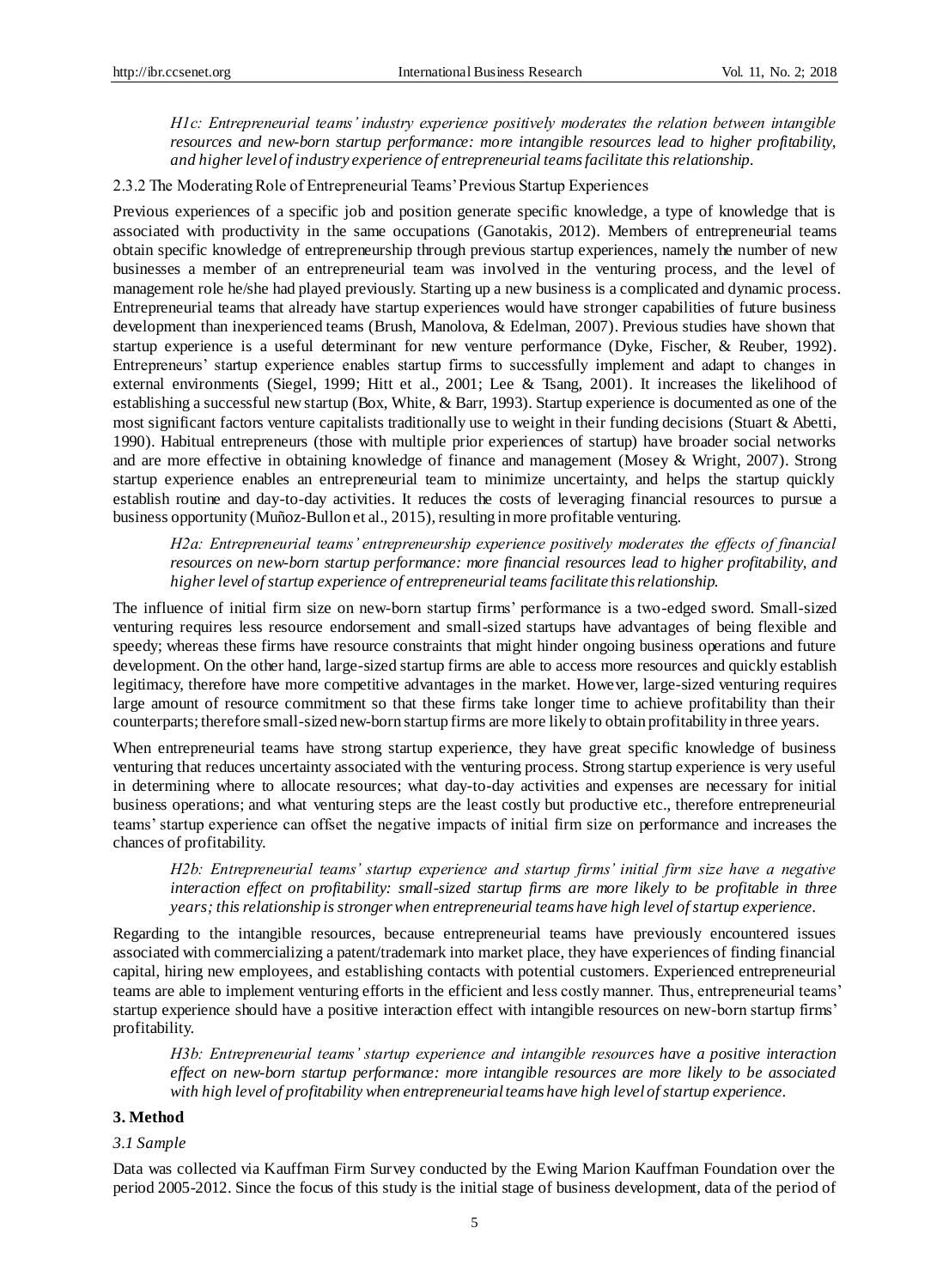2005-2007 was used. The random sample of this survey was obtained from the list of new business started 2004 that were included in the Dun & Bradstreet (D&B) database, a rough total of two hundred fifty thousand businesses. A random sample of 32,469 businesses was released for data collection on the Baseline Survey, which was conducted between July 2005 and July 2006. The research team completed interviews with principals of 4,928 businesses that started operations in 2004, which translates to a 43 percent response rate when the sampling weights were applied. A self-administered Web survey and Computer-Assisted Telephone Interviewing (CATI) were used to collect data, and KFS respondents were paid \$50 to complete the interview. CATI completes accounted for 3,781 (77 percent) and Web completes accounted for 1,147 (23 percent) of the interviews. The results across sampling strata show that 2,034 interviews were completed in the two high technology strata, and the remaining 2,894 interviews were completed among non-high-tech businesses.

The First Follow-Up Survey sample consisted of the 4,928 businesses that completed the Baseline Survey. The First Follow-Up was conducted between June 2006 and January 2007, and 3,998 interviews were completed—an 89 percent response rate after adjusting for the sample weights. As the Baseline Survey, respondents were paid \$50 to complete the interview, which was offered either on the Web or through CATI. In the First Follow-Up, a significantly larger percentage of interviews was completed through the Web survey (2,366 or 59 percent) than in the Baseline; Respondents to CATI in the First Follow-Up survey accounted for 41 percent (1,632 interviews).

The second follow-up survey was conducted among 4,523 KFS businesses. This included businesses that completed both the baseline and first follow-up surveys, and those not able to be interviewed during the first follow-up. Businesses identified as no longer operating during the first follow-up were excluded, as were a small number that adamantly refused to participate in the first follow-up. The second follow-up was conducted between May and December 2007, during which 3,390 interviews were completed and 406 businesses were identified as no longer operating. During the second follow-up, 63% of the interviews (2,127) were completed through the Web survey, with CATI completes accounting for 37% (1,263 interviews).

## *3.2 Measures*

## 3.2.1 Dependent Variables

Dependent variables of this study are measured by profitability. Data was obtained from the second follow up survey. Profitability is measured by a dummy variable. Respondents were asked whether the business loss or profit in year 2005. Answer for "loss" was coded as 0, "profit" was coded as 1.

## 3.2.2 Independent Variables

## 3.2.2.1 Entrepreneurial Team Experiences.

Entrepreneurial Team Experiences are measured by average industry experiences of entrepreneurial team, and average startup experience of entrepreneurial team. Each owners' industry experience is measured by owners' years of working experience of an industry in which the business competes. The respondents were asked "how many years of working experience have you had in this industry—the one in which the business competes?" Team level of owners' industry experience is calculated by dividing total years of industry experience of the founding team by the total number of owners of the startup. Each owners' previous startup experience is captured by asking respondents: 1) "how many other new businesses have you started besides?" Then sum all answers together. 2) "if you have other new businesses started besides, were (was) these new businesses in same industry as this business"? The answer is coded as 1 (yes) or 0 (no). Then sum all owners' answers for "yes" together. 3) The number of owners who have more than 5 other new businesses started besides. Each owner has more than 5 other new business started besides was coded as 1, otherwise 0. Then sum all answer "1" together. The sum of the results from the three items measures the level of startup experiences. Team level of entrepreneurial expertise is measured by average startup experience. That is, dividing the total level of startup experience by the total number of owners of the firm.

## 3.2.2.2 Resources

*Intangible resource*. Intangible resource is measured by patents, copyrights, and trademarks. This variable was calculated by the total number of patents, copyrights, and trademarks owned by a startup.

*Initial firm size*. The initial size of a startup is measured by two indicators: initial number of employees and initial firm asset a startup owns. The number of employees is measured by a dummy variable. The number of employees is more than 1 was coded as 1, otherwise 0. The initial total assets in year one was used:  $0 = \text{small}$ initial assets of  $$10,000$  or less; 1 = medium or large assets with initial assets greater than \$10,000.

*Financial resource* is measured by access to debt, which is measured by the maximum business line of credit. Startups' maximum business line of credit is above \$1 was coded as 1, otherwise 0.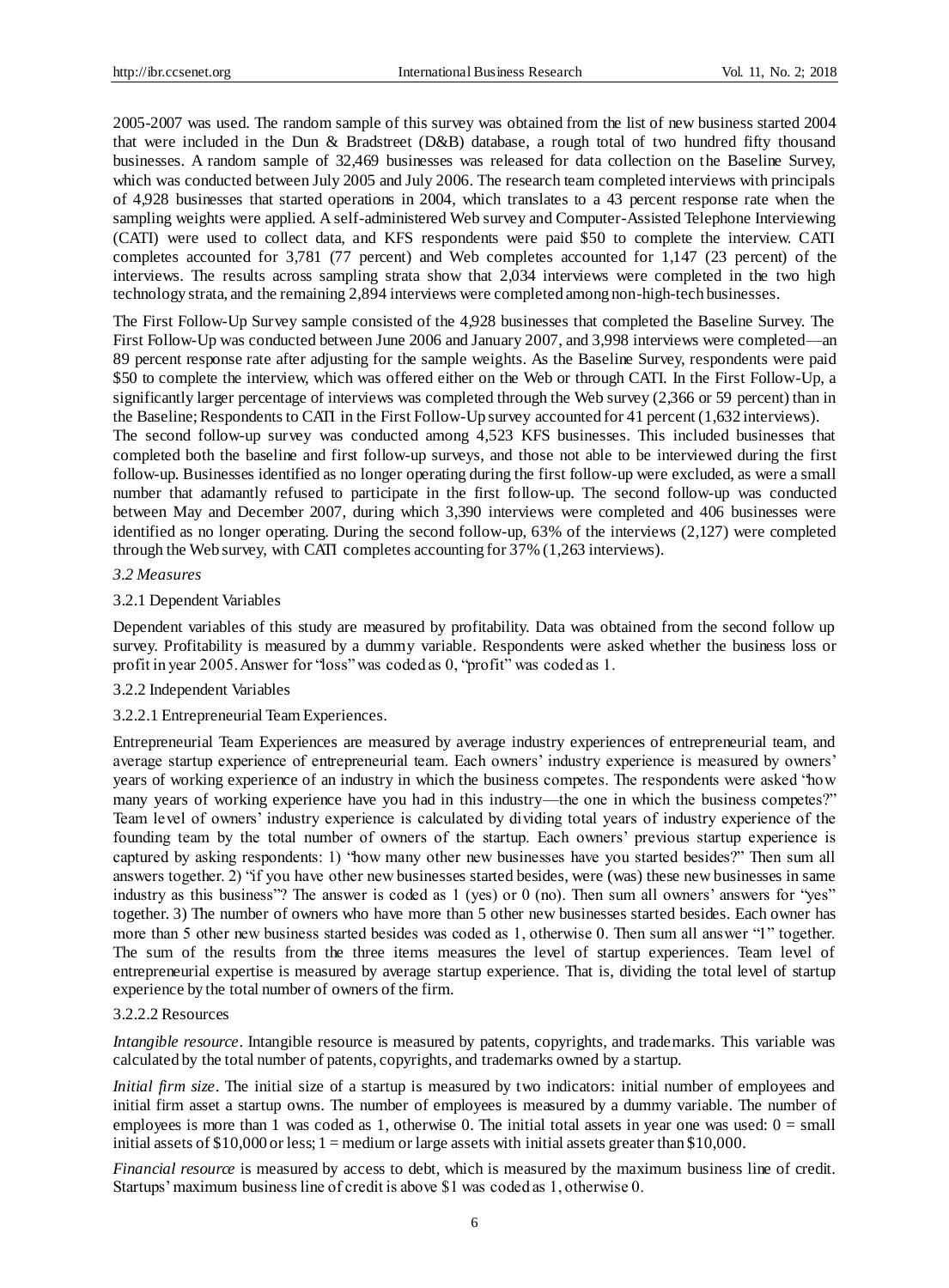## 3.2.3 Control Variables

Both firm age and industry type affect startup performance. This sample has controlled the age of startup firms, so industry type was chosen to be the control variable: technological and non-technological industry (dummy coded as 1 and 0), by matching NAICS code with SIC code.

## *3.3 Data Analysis*

The purpose of the current empirical test is the interaction effects of multiple independent variables on startup performance. In order to avoid multicollinearity problem, all independent variables were centered (Jewell, 2004). Centering is defined as subtracting the mean (a constant) from each score, yielding a centered score. Centering is an important step when testing interaction effects in multiple regression to obtain a meaningful interpretation of results (Robinson & Schumacker, 2009). When variables have been centered, the intercept has no effect on the collinearity of the other variables (Belsley, Kuh, & Welsch, 1980). Therefore centering can be used to reduce the issue of multicollinearity.

Outliers were excluded after testing residuals. In addition, all models were appropriately weighted before data analysis.

A series of hierarchical multiple binary logistic regression model was used to test the direct and interaction effects of entrepreneurial team experiences and resources on profitability.

#### **4. Results**

Table 1 provides correlation coefficients for the variables used in the models. Because the variables included into this study are in the form of ordinal, interval or dichotomous variable. Spearman correlation tests were conducted. Spearman correlation is the most common correlation for use with two ordinal variables or an ordinal and an interval variable. These correlations provide initial indications of strong relationships between entrepreneurial team experiences, resources, and performance. No evidence of multicollinearity was indicated.

Table 1. Spearman's Rho Correlation

|    | Variable                   |           | ◠         | 3         | 4         |           | 6       | − |
|----|----------------------------|-----------|-----------|-----------|-----------|-----------|---------|---|
| 1. | Profitability              |           |           |           |           |           |         |   |
| 2. | ET industry<br>experience  | .094      |           |           |           |           |         |   |
| 3. | ET startup<br>experience   | .078**    | $.539***$ |           |           |           |         |   |
| 4. | The number<br>of employees | $.230***$ | $-.005$   | .014      |           |           |         |   |
| 5. | Total assets               | $.322***$ | $.039*$   | $.067***$ | $.246***$ |           |         |   |
| 6. | Intangible<br>resources    | $-.009$   | $-.008$   | $.038*$   | $.056***$ | $.039*$   |         |   |
| 7. | Access to<br>Debt          | $.147***$ | .068***   | $.100***$ | $.132***$ | $.161***$ | $-.002$ |   |

Table 2. Regressions results for Profitability

|                                                                                   |                                    | Profitability                   |  |
|-----------------------------------------------------------------------------------|------------------------------------|---------------------------------|--|
| Models                                                                            | Ъ                                  | EXP(B)                          |  |
| Main Effects Model                                                                |                                    |                                 |  |
| Industry                                                                          | .055                               | 1.056                           |  |
| The number of employees<br>Total assets<br>Intangible resources<br>Access to debt | 046<br>$-334***$<br>.006<br>$225*$ | 1.047<br>.716<br>1.006<br>1.252 |  |
| Founding Team Experience                                                          |                                    |                                 |  |
| <b>Industry Experience</b>                                                        | 034***                             | 1.034                           |  |
| Startup Experience                                                                | $-066$                             | 936                             |  |
| Hosmer-Lemeshow test                                                              | R <sup>2</sup>                     | $\gamma$ 2(df)=8.208(8), p=.413 |  |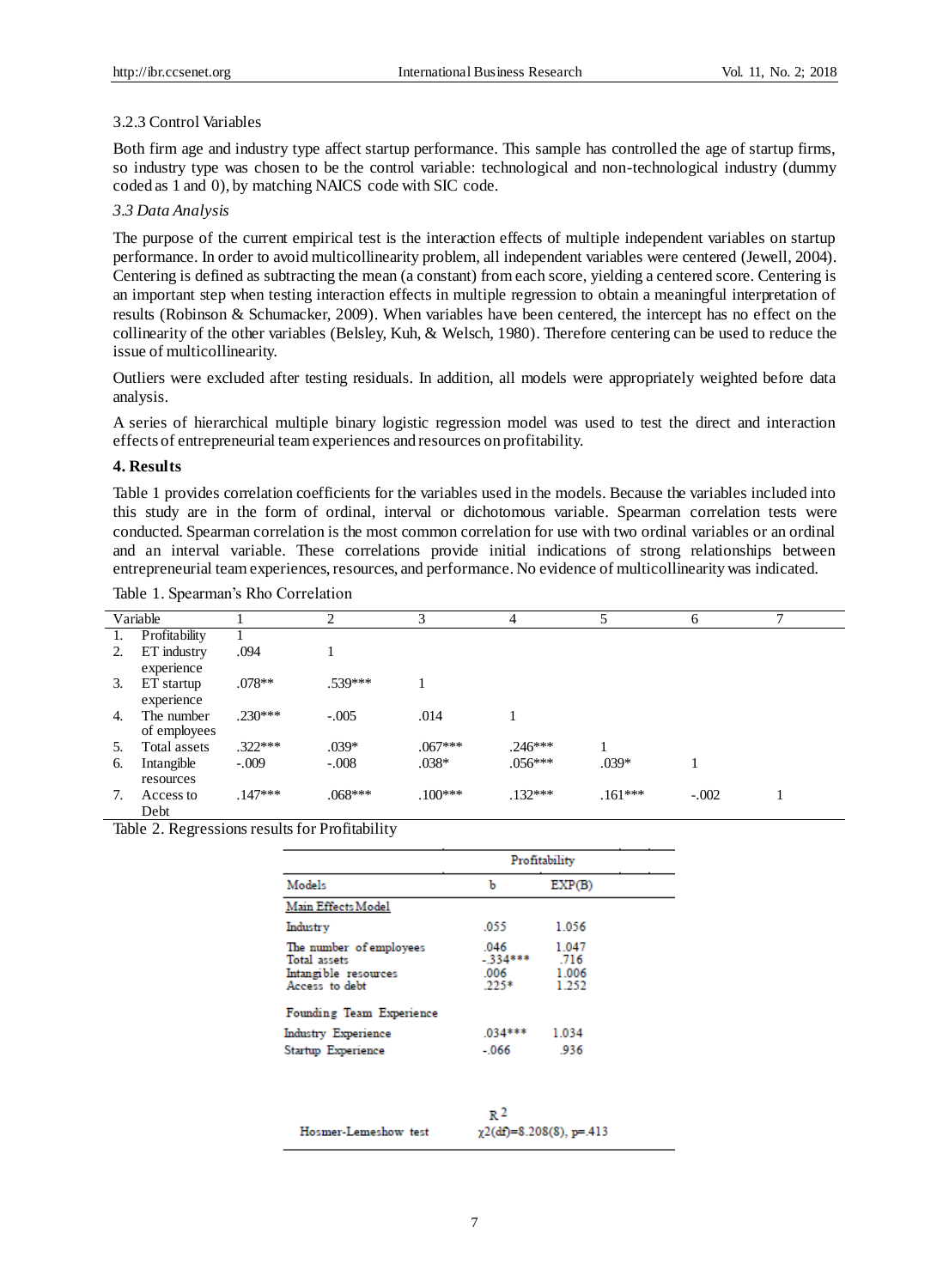## Table 3. Results for interaction effects

|                                                        |          | Profitability |  |
|--------------------------------------------------------|----------|---------------|--|
| Models                                                 | ь        | EXP(B)        |  |
| Industry                                               | 0.053    | 1.054         |  |
| Industry experience                                    | $033***$ | 1 0 3 4       |  |
| Startup experience                                     | $-.07$   | 932           |  |
| Resources                                              |          |               |  |
| Intangible resources                                   | .006     | 1.006         |  |
| The number of employees                                | 047      | 1.048         |  |
| <b>Total</b> assets                                    | $-331$   | .718          |  |
| Access to debt                                         | $221*$   | 1.248         |  |
| Industry experience X intangible resources -.006*      |          | .994          |  |
| Startup experience X intangible resources              | $086*$   | 1.09          |  |
| R <sup>2</sup><br>$R^2 = 0.048$                        |          |               |  |
| Hosmer-Lemeshow test<br>$\chi$ 2(df)=7.949 (8), p=.438 |          |               |  |

|                                                  | Profitability |              |
|--------------------------------------------------|---------------|--------------|
| Models                                           | ь             | EXP(B)       |
| Industry                                         | 0.05          | 1051         |
| Industry experience                              |               | $033***1033$ |
| Startup experience                               | 087           | 1091         |
| Resources                                        |               |              |
| Intangible resources                             | .006          | 1.006        |
| The number of employees                          | 059           | 1.061        |
| <b>Total</b> assets                              | $-338***$ 713 |              |
| Access to debt                                   | 212           | 1 236        |
| 1002. Industry experience X Number of Employees  |               | 1.002        |
| Startup experience X Number of Employees - .374* |               | .688         |
| R <sup>2</sup><br>$R^2 = 0.050$                  |               |              |

 $\chi$ 2(df)=10.009 (8), p=.264

Model B: Entrepreneurial Team Experience X Number of Employees

Hosmer-Lemeshow test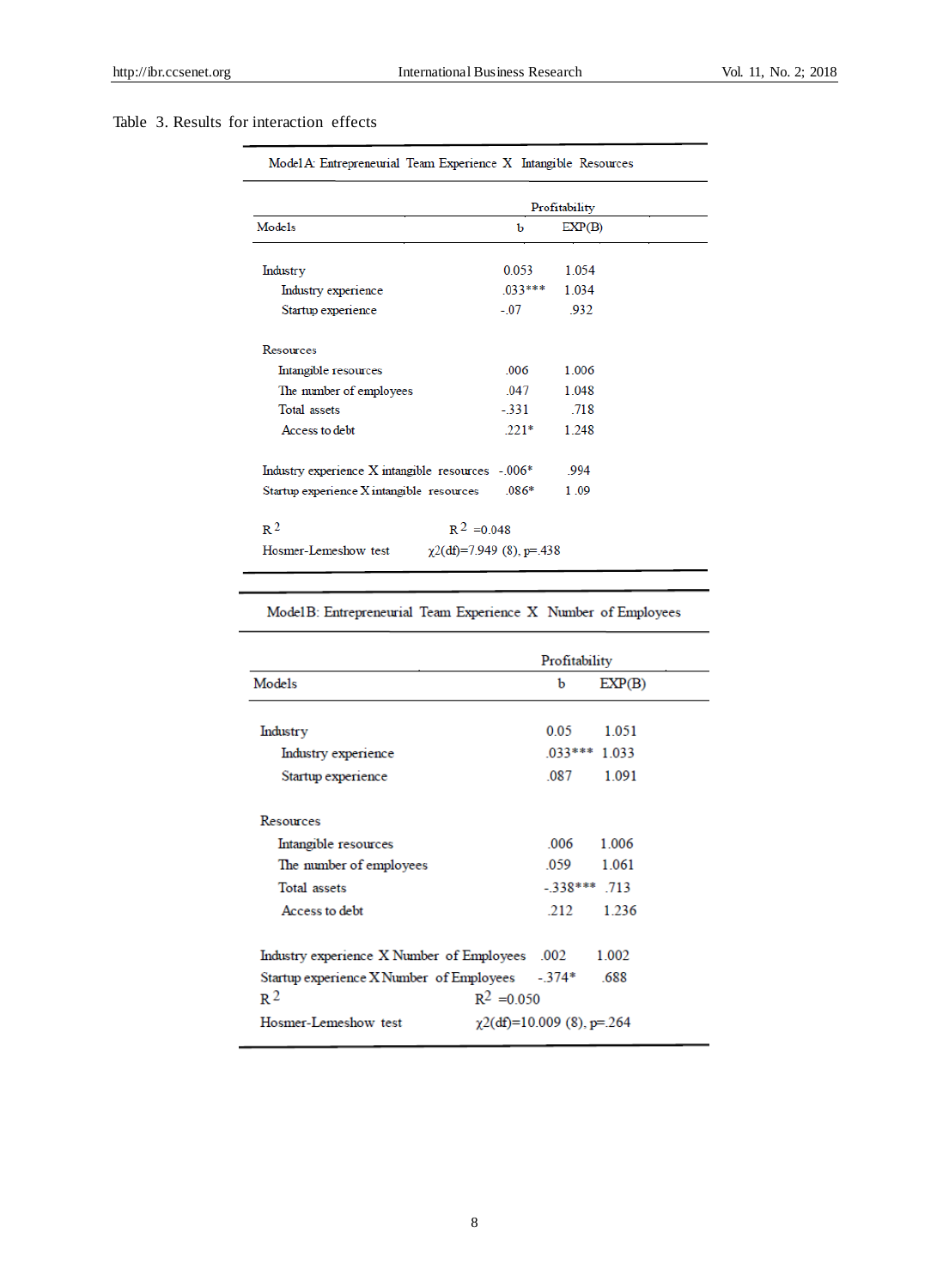|                                    |                                |               | Profitability |
|------------------------------------|--------------------------------|---------------|---------------|
| Models                             |                                | b             | EXP(B)        |
|                                    |                                |               |               |
| Industry                           |                                | 0.056         | 1057          |
| Industry experience                |                                | $03***$       | 1.03          |
| Startup experience                 |                                | 248           | 1 282         |
| Resources                          |                                |               |               |
| Intangible resources               |                                | 006           | 1 006         |
| The number of employees            |                                | 046           | 1.047         |
| <b>Total</b> assets                |                                | $-317***$ 728 |               |
| Access to debt                     |                                | 215           | 1.239         |
| Industry experience X total assets |                                | 007           | 1 0 0 7       |
| Startup experience X total assets  |                                | $-481**618$   |               |
| R <sup>2</sup>                     | $R^2 = 0.048$                  |               |               |
| Hosmer-Lemeshow test               | $\chi$ 2(df)=7.472 (8), p=.486 |               |               |

## Model C: Entrepreneurial Team Experience X Total Assets

Model D: Entrepreneurial Team Experience X Access to Debt

|                                                         |               |              | Profitability |
|---------------------------------------------------------|---------------|--------------|---------------|
| Models                                                  |               | ь            | EXP(B)        |
| Industry                                                |               |              | 0.06 1.062    |
| Industry experience                                     |               |              | $033***1031$  |
| Startup experience                                      |               | 011          | 1011          |
| Resources                                               |               |              |               |
| Intangible resources                                    |               | 006          | 1.006         |
| The number of employees                                 |               | 051          | 1.053         |
| <b>Total</b> assets                                     |               | $-327**$ 721 |               |
| Access to debt                                          |               | 185          | 1 203         |
| Industry experience X Access to Debt                    |               | $036*$ 1037  |               |
| Startup experience X Access to Debt                     |               | $-661*$ 516  |               |
| R <sup>2</sup>                                          | $R^2 = 0.051$ |              |               |
| Hosmer-Lemeshow test<br>$\gamma$ 2(df)=6.36 (8), p=.607 |               |              |               |

Table 2 and 3 presents the results of regression analyses. Normal binary logistic model was used to examine the direct and interaction impacts of resources and entrepreneurial team experiences (industry experiences and startup experiences) on profitability. A total of six models were tested. The first model examined the effects of control variable only. The second model examined the effects of control variable and main effects. The following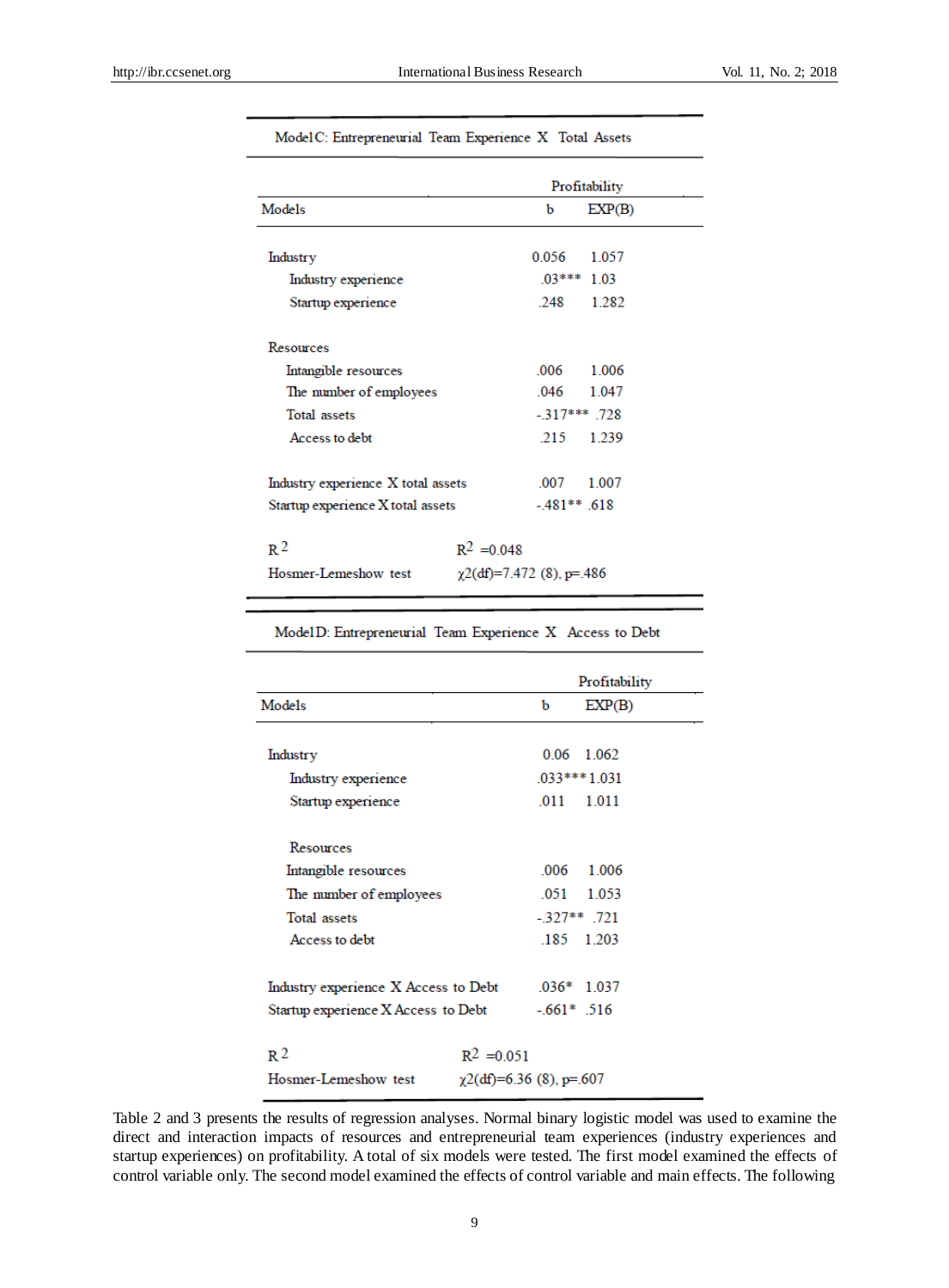four models include the additional two-way interaction terms. The actual test of hypotheses is the significance of the model change from the control variable model to the direct effect model. All results from normal binary logistic regression models show that Omnibus test of Model coefficients are significant at p=.000 level, which indicates the model changes are significant. The Chi-squares for H-L (Hosmer-Lemeshow test) of all normal binary logistic regression are not significant, demonstrating that the logistic models are good fit with the data.

Results show that financial resources (access to debt) showed a significantly impact on profitability (.225, p=.01). Total asset was found to have significant negative impacts on profitability  $(-334, p=.000)$ . The number of employees and intangible resources were found not having significant impacts on startup firms' profitability of the year three.

Regarding to the individual impacts of entrepreneurial team's experiences, the results show that only industry experience significantly impacts startup's profitability  $(0.034, p=0.00)$ . Surprisingly, entrepreneurial team's startup experience was found not having significant impacts on new-born startup firms' profitability.

H1a predicts a positive interaction effect of industry experience and financial resources (access to debt) on profitability. Results show that industry experiences and access to debt have significant positive interaction effects on profitability  $(.036, p=.01)$ . H1a is supported. This finding indicates that when a startup has large financial resources and the entrepreneurial team has strong industry experience, this startup firm has more odds of making profits in three years. Entrepreneurial teams' startup experience and financial resources have a negative interaction effect on the startup firm's profitability in three years  $(-.661, p=.01)$ , supporting H2a, but in an opposite direction. Entrepreneurial teams' strong startup experience is more likely associated with profitability when startup firms do not have access to financial resources; whereas when startup firms have access to financial resources, less startup experienced entrepreneurial teams are more likely to make profitable venturing.

H1b and H2b hypothesize interaction effects of initial startup firm size and entrepreneurial team experiences on performance. Results show that entrepreneurial teams' industry experience and initial firm size (number of employees and total asset) do not have significant interaction effects on profitability. In the main effect model, entrepreneurial teams' industry experience is found to be significantly related to profitability (.034, p=.000). In the contingency model, no significant interaction effect of industry experience and firm size was found. H1b was rejected. This finding indicates that the influences of entrepreneurial teams' industry experience on profitability do not differ across initial firm sizes of startups.

On the other hand, results show significant moderating effects of entrepreneurial teams' startup experience on the relationship between initial firm size and profitability. Startup experience and the number of employees have a joint negative effect on profitability  $(-374, p=001)$ . The joint effect of entrepreneurial team's startup experience and total asset is also negative  $(-.484, p=.001)$ . H2b was supported. In the main effect model, it shows a negative relationship between initial firm size of total asset and profitability (-.334, p=.000), and no significant direct effect of number of employees on profitability. The results of the main effect model show that small-sized startup firms are more likely to generate profits in three years than medium/large sized counterparts. Medium/large sized new-born startup firms have more resources commitments in the very early stage of business development, therefore they are less likely to make profits in three years. However, the significant negative interaction effect of team's startup experience and startup firms' initial firm size on profitability  $(-481, p=001)$  indicate that the negative main effect of initial firm size on profitability depends on entrepreneurial teams' startup experience. The association of small initial firm size and profitability is stronger when entrepreneurial teams have high level of startup experience. Strong startup experience and size can offset resource constraints, increasing the chance of obtaining profits in the first three years of firm life. Put in another way, entrepreneurial teams' startup experience has significant impacts on new-born startup firms' profitability when startup firms' initial firm size is small. H2b was supported.

H1c and H2c hypothesize the interaction effects of team experiences and intangible resources on performance. Results demonstrate that team industry experiences and intangible resources have significant negative interaction effects on profitability. When startups have more intangible resources, strong industry experienced new startups have higher likelihood of having negative profitability in the third year (-.006, p=.01). H1c is supported, but it is in an opposite direction. The main effect model shows a significant positive impact of industry experience on profitability (.033, p=000). The negative interaction effect of entrepreneurial teams' industry experience and intangible resources indicates that the amount of intangible resources weakens the positive influences of entrepreneurial teams' industry experience on profitability. Strong industry experienced teams are more likely to make profits in the third year when new-born startup firms have less intangible resources.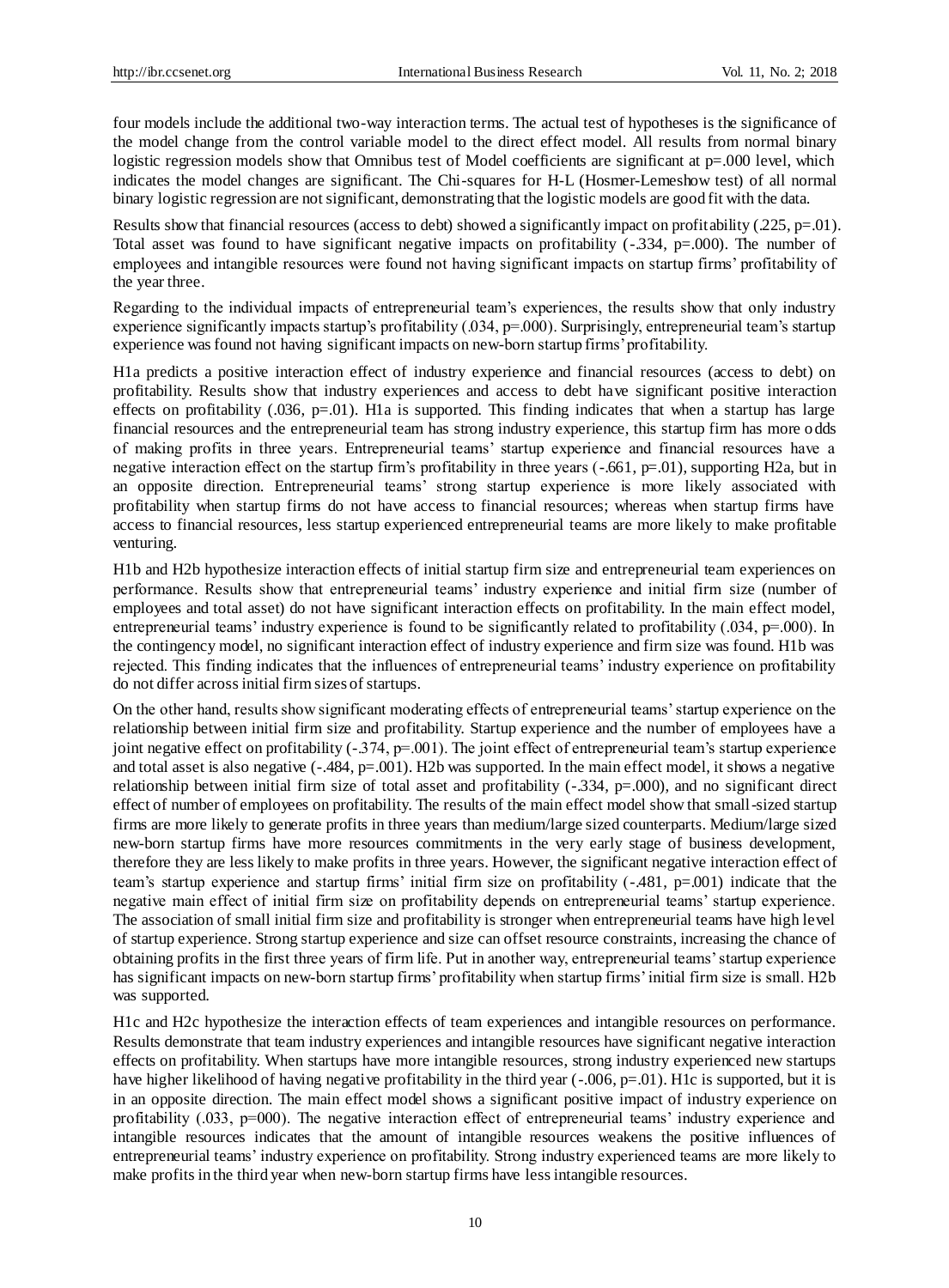Startup experience has significant impacts on startup profitability  $(.086, p=.01)$ . When startups have high intangible resources, strong startup experience significantly increases the likelihood of achieving positive profitability in three years. H2c is supported.

Table 4 shows a summary of all results.

Table 4. Results Summary

|                                    | DV       | Hypotheses       | Profitability          |
|------------------------------------|----------|------------------|------------------------|
| IV                                 |          |                  |                        |
| Intangible resources               |          |                  | No sig.                |
| Access to Debt                     |          |                  | Sig. $(.225, p=.01)$   |
| Total assets                       |          |                  | Sig. $(-.334, p=.000)$ |
| The number of employees            |          |                  |                        |
|                                    |          |                  | No sig.                |
| <b>Industry Experiences</b>        |          |                  |                        |
|                                    |          |                  | Sig. $(.34, p=.000)$   |
|                                    |          |                  |                        |
| Startup experience                 |          |                  | No sig.                |
| Industry<br>experience             | $\times$ |                  |                        |
| access to debt                     |          | H1a              | Sig. $(.36, p=.01)$    |
| Industry experience $\times$ total |          |                  |                        |
| assets                             |          | H <sub>1</sub> b | No sig.                |
| Industry<br>experience             | $\times$ |                  |                        |
| number of employees                |          | H1b              | No sig.                |
| experience<br>Industry             | $\times$ |                  |                        |
| intangible resources               |          | Hlc              | Sig. $(-.006, p=.01)$  |
| Startup experience $\times$ access |          |                  |                        |
| to debt                            |          | H2a              | Sig. $(-.661, p=.01)$  |
| Startup experience $\times$ total  |          |                  |                        |
| assets                             |          | H2b              | Sig. $(-.481, p=.001)$ |
| Startup<br>experience              | $\times$ |                  |                        |
| number of employees                |          | H2b              | Sig. $(-374, p=.01)$   |
| Startup<br>experience              | $\times$ |                  |                        |
| intangible resources               |          | H2c              | Sig. $(.086, p=.01)$   |
| <b>. .</b>                         |          |                  |                        |

## **5. Discussion**

Although extant empirical literature has widely documented significant impacts of startup firms' resources and entrepreneurial team's experiences on startup performance, few studies tested the interaction effects of resources and team experiences on a sample of new-born startup firms that are at the infant stage. Moreover, the dependent variables used to measure startup performance in the majority of the current literature are survival, productivity, or growth. Few studies shed lights on the early years of profitability, a performance measure that is vital for startups to stay in business. The purpose this study is to empirically test the influences of entrepreneurial teams on new-born startup firms' performance, from a contextual view point. Specifically, this study aims to examine entrepreneurial teams' experiences on new-born startup firms' profitability in various contexts of resource availability.

Findings of this study show that financial resources (in the form of asses to debt) are vital for new-born startup firms' profitability. Entrepreneurial teams' industry experiences strengthen the financial resources and profitability relationship. This finding is consistent with previous findings of the extant entrepreneurship literature. Entrepreneurial teams' industry experience generates strong 'know-what', 'know-how' and 'know-who of the industry and/or business sectors, so that it enables new-born startup firms to access more financial resources and utilize resources better in the process of startup venturing. Moreover, strong entrepreneurial teams' industry experience helps reduce costs of searching new materials and technology; therefore, new-born startups that have strong industry experienced teams have more chances of being profitable in the first three years of life span.

However, the interaction effect of entrepreneurial teams' startup experience and financial resources is negative on profitability. Entrepreneurial teams' strong startup experience weakens the positive main effect of financial resources on profitability. Strong startup experienced teams obtain profitability better when the startup does not have access to financial resources. One explanation for this finding is that entrepreneurs who have strong specific knowledge of how to establish a startup may not have sufficient knowledge of business management and administration. When these entrepreneurs access to large amount of financial resources, they may not be able to make right decisions of business operations. This result indicates that although it has been broadly accepted that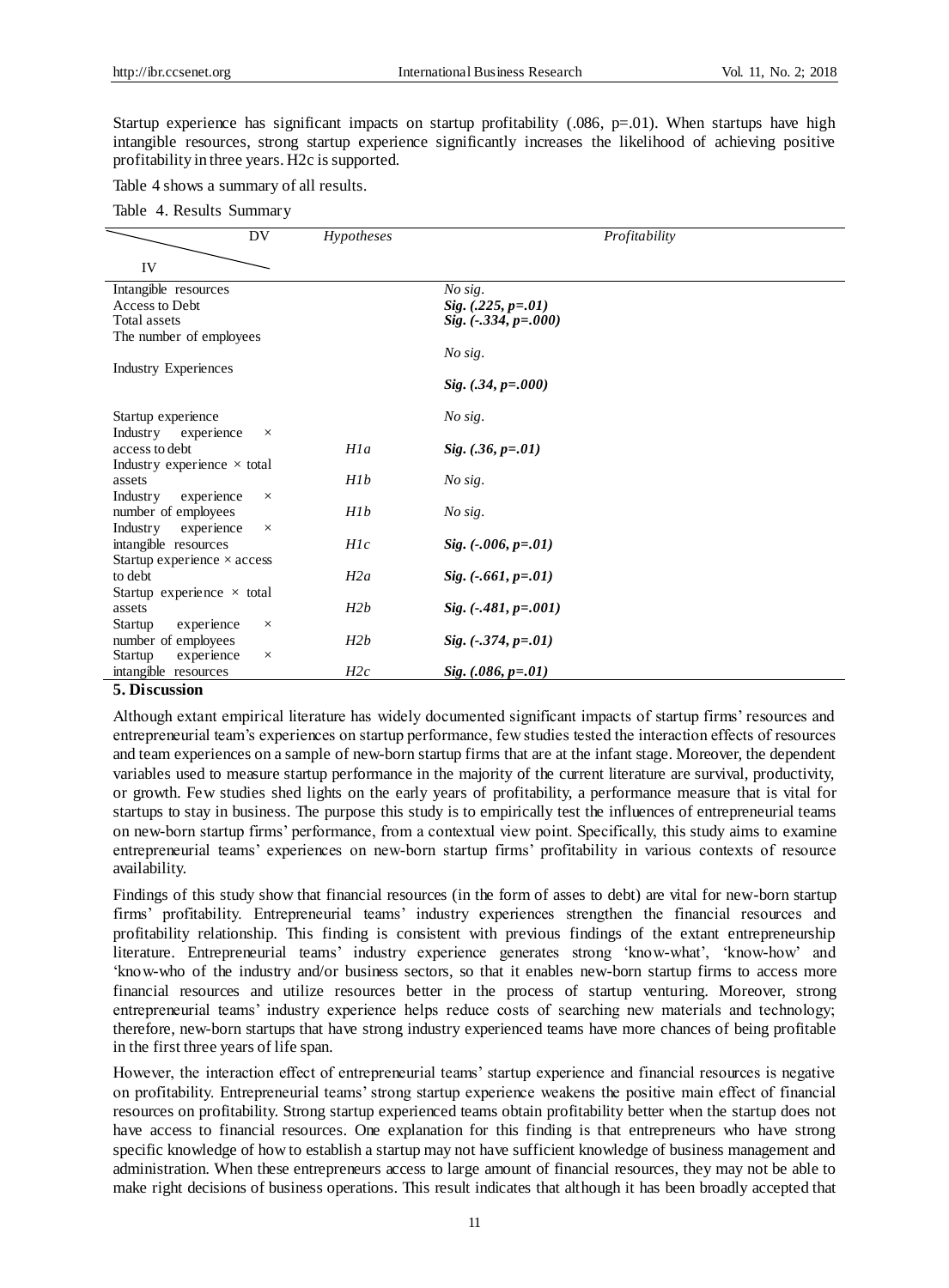financial constraints faced by entrepreneurs is one of the major reasons of startup failure, the impacts of financial resources on startup performance are not conclusive. Great access to debt may positively strengthen the startup performance in some cases, however, they may be also negatively associated with performance in other cases. Moreover, the impacts of access to debt are contingent on specific experiences of the entrepreneurial team. To better understand the influences of financial resources and entrepreneurial team in the early period of firm life, more studies need to be done. Future research needs to examine the influence of early financial structure, sources and costs of finance on new-born startup performance, and better understand the role entrepreneurial teams play on this relationship.

Results also show that different types of resources and entrepreneurial team experiences have heterogeneous impacts on startup performance. Entrepreneurial teams' startup experience has a positive joint effect with intangible resources on profitability; whereas entrepreneurial teams' industry experience and intangible resources have a negative joint effect on profitability. It indicates that entrepreneurial teams' startup experience is more useful in mobilizing intangible resources to achieve profitability than industry experience. One explanation for this unexpected result is that although strong industry experiences generate great tacit knowledge of 'know-what' and 'know-how' of the industry that enables entrepreneurs to foresee potential market value, identify better business opportunity, and choose right patens and/or trademarks to commercialize, commercializing patents into market place and utilizing intangible resources are practical issues. Startup experienced entrepreneurial teams have previously encountered issues associated with commercializing a patent/trademark into market place. They have rich experiences of practices so that they are able to implement venturing efforts less costly. Moreover, strong industry experience could possibly lead to strong overconfidence in a particular business sector so that it might hinder entrepreneurs from searching new information, knowledge, and technology required for applying intangible resources into business settings.

Firm size is showed to have negative influences on profitability. Although some entrepreneurship scholars argue that large firm size is associated with better performance of entrepreneurial firms because they are able to access large amount of resources, findings of this study support a negative effect of initial firm size on startup firms' early years' profitability. Startup venturing is a dynamic and uncertain process, large amount of resource commitment in the early venturing stages might scarify the flexibility and speed of change. Small initial sized startups are more likely to be profitable in the third year. Entrepreneurial teams' industry experience does not have joint effects with the startup's initial firm size. Strong industry experience of the entrepreneurial team positively increases the chance of obtaining profitability. Such influence of entrepreneurial team won't vary across the initial firm sizes.

However, entrepreneurial teams' startup experience has mostly negative moderating influences on the relationship between resources and profitability. Moreover, findings of this study also indicate that entrepreneurial teams' startup experience plays more important roles in small sized startups, where direct impacts of founders are more likely to take place. An explanation for these findings is that specific knowledge of business venturing that is obtained through a few startup experiences may not be able to be successfully transited into necessary knowledge required for business management. New-born startup firms mostly operate in very dynamic and changing environments, entrepreneurs may need longer time to learn from past experiences. Moreover, the specific knowledge of business venturing differ from the domain relevant knowledge of business operation and management. Beside knowledge obtained through startup experience, entrepreneurs need to acquire other types of knowledge for better firm performance.

Findings of the current study provide an extra empirical evidence of the interaction influences of entrepreneurial teams and resources on new-born startup firms' performance from a context view point. It helps better understand entrepreneurial team and provide alternative explanations for entrepreneurship. Results suggest that entrepreneurs, as unique heterogeneous resources of a startup firms, are important contributor to outperformance (Alvarez & Busenitz, 2001). Entrepreneurial teams' knowledge and experience play important roles in helping new-born startup firms successfully adapt to external environments and achieving superiority in performance. However, the influences of entrepreneurial teams are contingent in the various contexts of resource availability.

#### **6. Conclusion**

This study empirically tests the joint impacts of resources and entrepreneurial teams on new-born startup performance. It provides an extra empirical document for the importance of entrepreneurial teams to startup performance at very beginning stage of business development. Results of this study have potentially important implications for understanding entrepreneurial teams, practices of new-born startup, and venture investment decision making. This study also reveals that a contingent approach could give us a deeper insight into the relationships among entrepreneurial team, resources, and startup performance.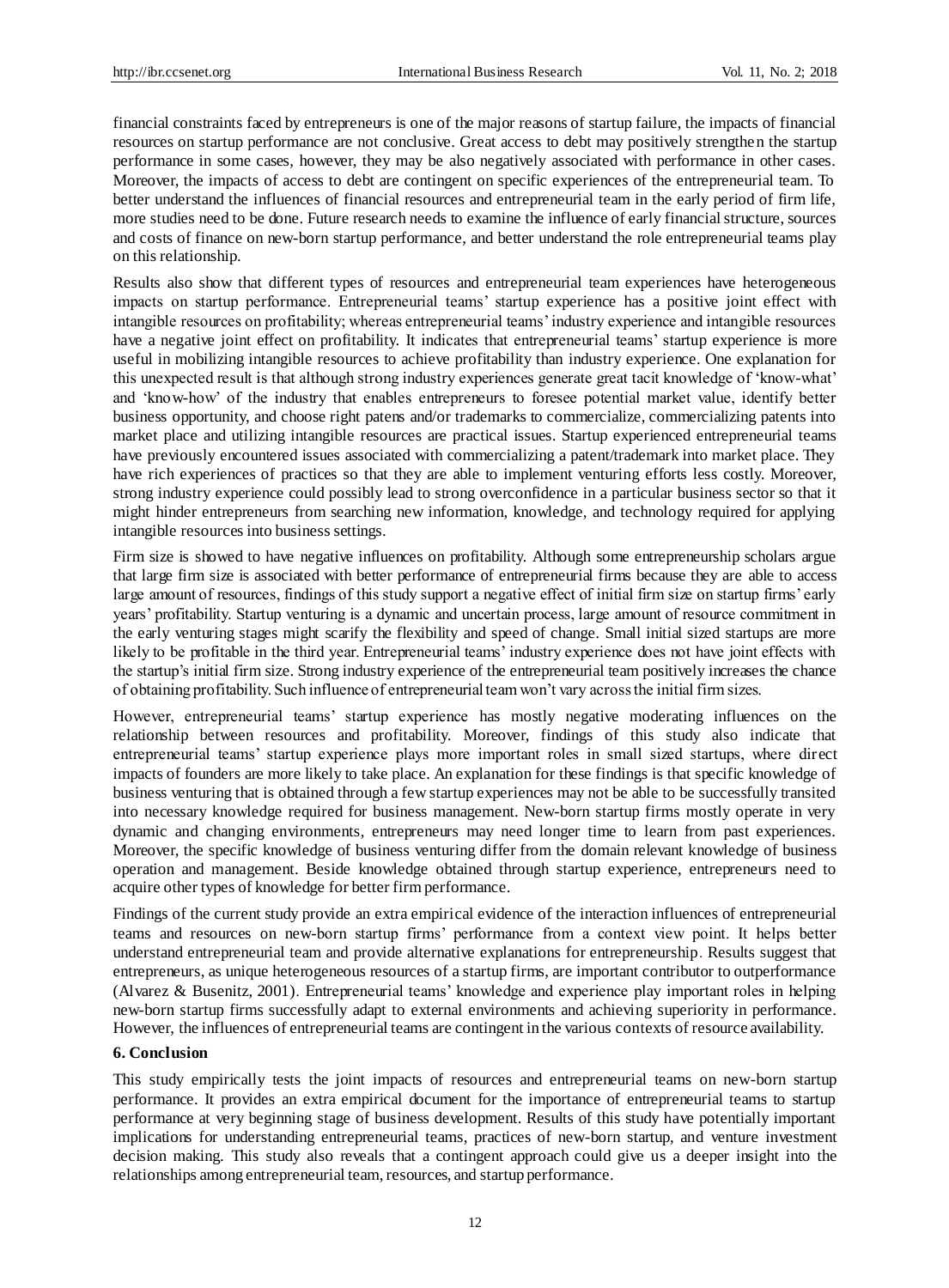#### **References**

- Aldrich, H., & Auster, E. R. (1986). Even dwarfs started small: Liabilities ofage and size and their strategic implications. *Research in organizational behavior*, *8,* 165-186.
- Alvarez, S., & Busenitz, L. (2001). The entrepreneurship of resource-based theory. *Journal of Management*, *27*(6), 755. https://doi.org/10.1177/014920630102700609
- Ardichvili, A., Cardozo, R., & Ray, S. (2003). A theory of entrepreneurial opportunity identification and development. *Journal of Business venturing*, *18*(1), 105-123. https://doi.org/10.1016/S0883-9026(01)00068-4
- Barney, J. (1991). Firm resources and sustained competitive advantage. *Journal of Management*, *17*(1), 99-120. https://doi.org/10.1177/014920639101700108
- Bates, T. (1990). Entrepreneur Human Capital Inputs and Small Business Longevity. *Review of Economics and Statistics*, *72*(4), 551-559. https://doi.org/10.2307/2109594
- Beckman, C., Burton, M., & O'Reilly, C. (2007). Early teams: The impact of team demography on VC financing and going public. *Journal of Business Venturing*, *22*(2), 147-173. https://doi.org/10.1016/j.jbusvent.2006.02.001
- Belsley, D. A., Kuh, E., & Welsch, R. E. 1980. Regression diagnostics. J: Wiley & Sons, New York, New York. https://doi.org/10.1002/0471725153
- Bettis, R. (1981). Performance differences in related and unrelated diversified firms. *Strategic management journal*, *2*(4), 379-393. https://doi.org/10.1002/smj.4250020406
- Birley, S. (1985). *The Small Firm: Set at the Start*: School of Management.
- Box, T., White, M., & Barr, S. (1993). A Contingency Model of New Manufacturing Firm Performance. *Entrepreneurship: Theory and Practice*, *18*(2).
- Brush, C., & Chaganti, R. (1999). Businesses without glamour? an analysis of resources on performance by size and age in small service and retail firms. *Journal of Business Venturing*, *14*(3), 233-257. https://doi.org/10.1016/S0883-9026(97)00103-1
- Brush, C., Manolova, T., & Edelman, L. (2007). Properties of emerging organizations: An empirical test. *Journal of Business Venturing*,
- Bruton, G., & Rubanik, Y. (2002). Resources of the firm, Russian high-technology startups, and firm growth. *Journal of Business Venturing*, *17*(6), 553-576. https://doi.org/10.1016/S0883-9026(01)00079-9
- Carter, N., Williams, M., & Reynolds, P. (1997). Discontinuance among new firms in retail: The influence of initial resources, strategy, and gender. *Journal of Business Venturing*, *12*(2), 125-145. https://doi.org/10.1016/S0883-9026(96)00033-X
- Chandler, G., & Hanks, S. (1998). An examination of the substitutability of founders human and financial capital in emerging business ventures. *Journal of Business Venturing*, *13*(5), 353-369. https://doi.org/10.1016/S0883-9026(97)00034-7
- Chatterjee, S., & Wernerfelt, B. (1991). The link between resources and type of diversification: Theory and evidence. *Strategic management journal*, *12*(1), 33-48. https://doi.org/10.1002/smj.4250120104
- Cooper, A., & Bruno, A. (1977). *Success Among High Technology Firms*: Herman C. Krannert Graduate School of Industrial Administration of Purdue University. https://doi.org/10.1016/0007-6813(77)90096-9
- Cooper, A., & Dunkelberg, W. (1986). Entrepreneurship and paths to business ownership. *Strategic management journal*, *7*(1), 53-68. https://doi.org/10.1002/smj.4250070106
- Cooper, A., & Gimeno-Gascon, F. (1992). *Entrepreneurs, Processes of Founding, and New Firm Performance*. Boston, MA: PWS Kent: In D. Sexton and J. Kasarda, eds., The State of the Art of Entrepreneurship. .
- Cooper, A., Gimeno-Gascon, F., & Woo, C. (1994). INITIAL HUMAN AND FINANCIAL CAPITAL AS PREDICTORS OF NEW VENTURE PERFORMANCE. *Journal of Private Equity*, *9*(5(September)), 371-395. https://doi.org/10.1016/0883-9026(94)90013-2
- Criaco, G., Minola, T., Migliorini, P., & Serarols-Tarrés, C. (2014). "To have and have not": founders' human capital and university start-up survival. *The Journal of Technology Transfer*, *39*(4), 567-593. https://doi.org/10.1007/s10961-013-9312-0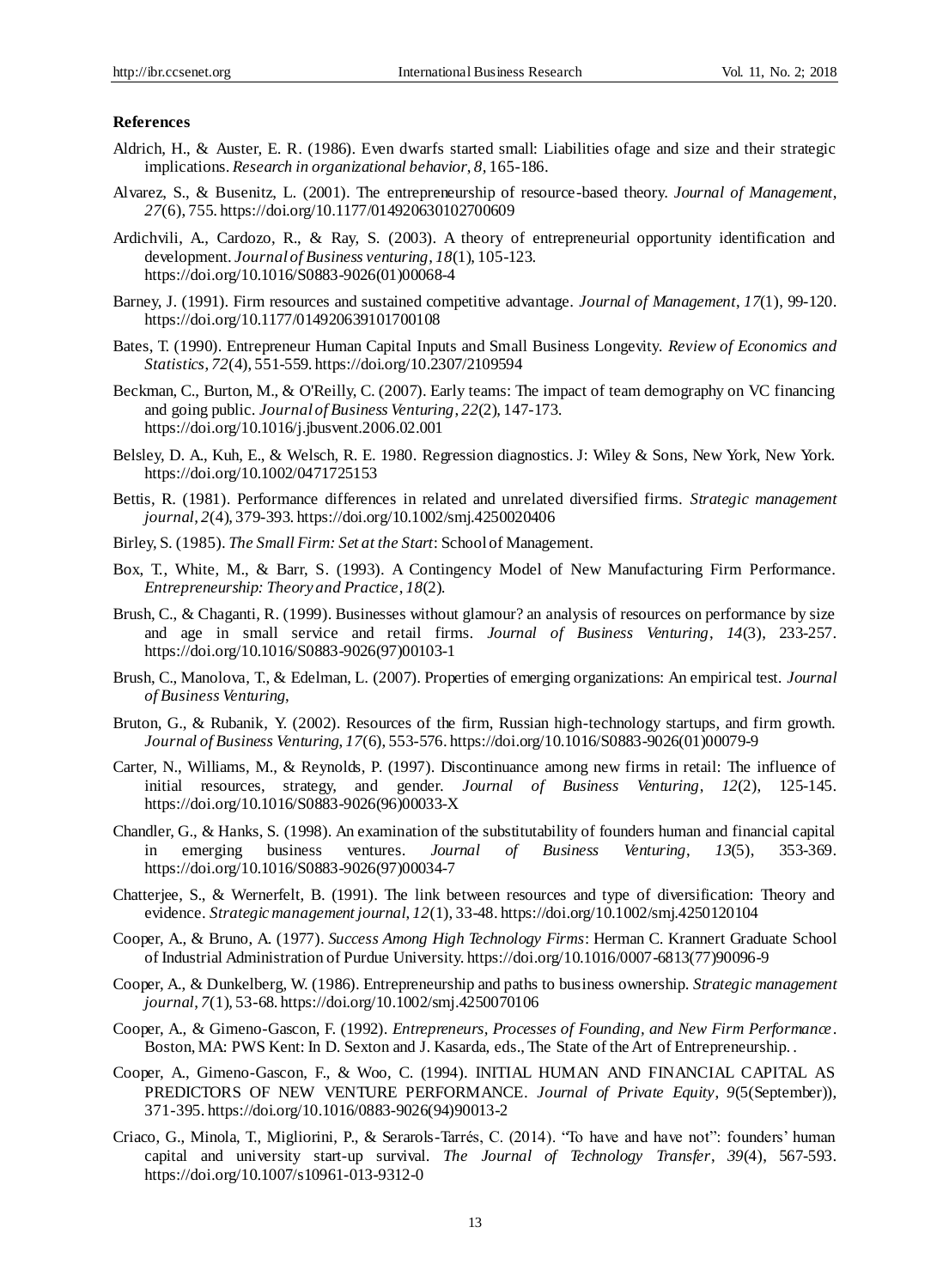Daft, R. (1983). *Organization theory and design*. New York. West: Thomson Publ.

- Delmar, F., & Shane, S. (2003). Does the order of organizing activities matter for new venture performance? *University of Illinois at Urbana-Champaign's Academy for Entrepreneurial Leadership Historical Research Reference in Entrepreneurship*.
- Dyke, L., Fischer, E., & Reuber, A. (1992). An Inter-Industry Examination of the Impact of Owner Experience on Firm Performance. *Journal of Small Business Management*, *30*(4),
- Ganotakis, P. (2012). Founders' human capital and the performance of UK new technology based firms. *Small Business Economics*, *39*(2), 495-515. https://doi.org/10.1007/s11187-010-9309-0
- Greene, P., & Brown, T. (1997). Resource needs and the dynamic capitalism typology. *Journal of Business Venturing*, *12*(3), 161-173. https://doi.org/10.1016/S0883-9026(96)00060-2
- Hitt, M., Bierman, L., Shimizu, K., & Kochhar, R. (2001). Direct and Moderating Effects of Human Capital on Strategy and Performance in Professional Service Firms: A Resource-Based Perspective. *Academy of Management Journal, 44*(1), 13-28. https://doi.org/10.2307/3069334
- Jewell, N. (2004). *Statistics for epidemiology*: Chapman & Hall/CRC Boca Raton.
- Katz, J., & Gartner, W. (2004). PROPERTIES OF EMERGING ORGANIZATIONS. *Entrepreneurship: Critical Perspectives on Business and Management*, *13*(3), 429-441.
- Khan, M. S., Breitenecker, R. J., & Schwarz, E. J. (2015). Adding fuel to the fire: Need for achievement diversity and relationship conflict in entrepreneurial teams. *Management Decision*, *53*(1), 75-99. https://doi.org/10.1108/MD-02-2014-0066
- Klotz, A. C., Hmieleski, K. M., Bradley, B. H., & Busenitz, L. W. (2014). New venture teams a review of the literature and roadmap for future research. *Journal of Management*, *40*(1), 226-255. https://doi.org/10.1177/0149206313493325
- Kor, Y., Mahoney, J., & Michael, S. (2007). Resources, Capabilities and Entrepreneurial Perceptions. *Journal of Management Studies*, *44*(7), 1187-1212. https://doi.org/10.1111/j.1467-6486.2007.00727.x
- Le, S. A., Kroll, M. J., & Walters, B. A. (2013). Outside directors' experience, TMT firm-specific human capital, and firm performance in entrepreneurial IPO firms. *Journal of Business Research*, *66*(4), 533-539. https://doi.org/10.1016/j.jbusres.2012.01.001
- Lee, D., & Tsang, E. (2001). The effects of entrepreneurial personality, background and network activities on venture growth. *Journal of Management Studies*, *38*(4), 583-602. https://doi.org/10.1111/1467-6486.00250
- Lundvall, B. Ä., & Johnson, B. (1994). The learning economy. *Journal of industry studies*, *1*(2), 23-42. https://doi.org/10.1080/13662719400000002
- McMullen, J. S., & Shepherd, D. A. (2006). Entrepreneurial action and the role of uncertainty in the theory of the entrepreneur. *Academy of Management review*, *31*(1), 132-152. https://doi.org/10.5465/AMR.2006.19379628
- Miller, D., Friesen, P., & Mintzberg, H. (1984). *Organizations: a quantum view*. Englewood Cliffs, : NJ: Prentice-Hall.
- Mosey, S., & Wright, M. (2007). From human capital to social capital: A longitudinal study of technology-based academic entrepreneurs. *Entrepreneurship theory and practice*, *31*(6), 909-935. https://doi.org/10.1111/j.1540-6520.2007.00203.x
- Muñoz-Bullon, F., Sanchez-Bueno, M. J., & Vos-Saz, A. (2015). Startup team contributions and new firm creation: the role of founding team experience. *Entrepreneurship & Regional Development*, *27*(1-2), 80-105. https://doi.org/10.1080/08985626.2014.999719
- Regmi, K., Ahmed, S. A., & Quinn, M. (2015). Data Driven Analysis of Startup Accelerators.
- Reuber, A., & Fischer, E. (1999). Understanding the Consequences of Founders' Experience. *Journal of Small Business Management*, *37*(2), 30-31.
- Robb, A., & Farhat, J. B. (2013). An Overview of the Kauffman Firm Survey: Results from 2011 Business Activities. *Available at SSRN 2277641*,
- Robert Baum, J., & Wally, S. (2003). Strategic decision speed and firm performance. *Strategic Management Journal*, *24*(11), 1107-1129. https://doi.org/10.1002/smj.343